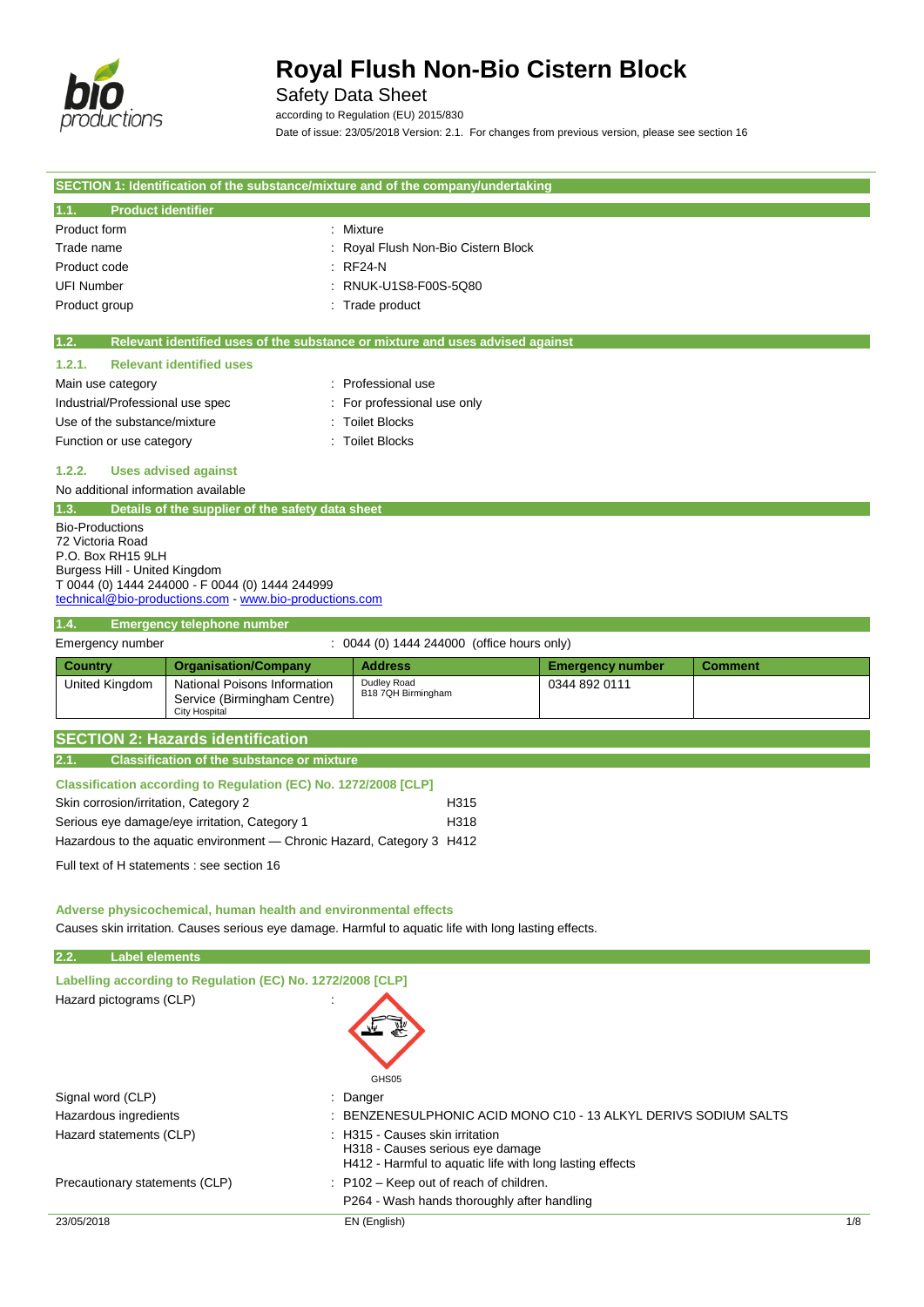Safety Data Sheet

according to Regulation (EU) 2015/830

|                                             | P273 - Avoid release to the environment<br>P280 - Wear protective gloves<br>P302+P352 - IF ON SKIN: Wash with plenty of water<br>P305+P351+P338 - If in eyes: Rinse cautiously with water for several minutes. Remove contact<br>lenses, if present and easy to do. Continue rinsing<br>P310 - Immediately call a doctor, a POISON CENTER<br>P321 - Specific treatment (see supplemental first aid instruction on this label)<br>P332+P313 - If skin irritation occurs: Get medical advice/attention<br>P362+P364 - Take off contaminated clothing and wash it before reuse<br>P501 - Dispose of container, contents to {0 message= <specify accordance="" in="" with<br="">local/regional/national/international regulations&gt; default=hazardous or special waste collection<br/>point, in accordance with local, regional, national and/or international<br/>regulation filter=(_)?DISPOSAL .+}</specify> |
|---------------------------------------------|---------------------------------------------------------------------------------------------------------------------------------------------------------------------------------------------------------------------------------------------------------------------------------------------------------------------------------------------------------------------------------------------------------------------------------------------------------------------------------------------------------------------------------------------------------------------------------------------------------------------------------------------------------------------------------------------------------------------------------------------------------------------------------------------------------------------------------------------------------------------------------------------------------------|
| <b>EUH-statements</b>                       | : EUH208 - Contains (R)-p-mentha-1,8-diene, d-limonene(5989-27-5), EUCALYPTOL(470-82-6),<br>Alpha-pinenes(80-56-8), citral(5392-40-5). May produce an allergic reaction                                                                                                                                                                                                                                                                                                                                                                                                                                                                                                                                                                                                                                                                                                                                       |
| Detergent Regulation: Labelling of contents | Contains: Anionic surfactants<br>Perfumes                                                                                                                                                                                                                                                                                                                                                                                                                                                                                                                                                                                                                                                                                                                                                                                                                                                                     |

**2.3. Other hazards**

No additional information available

### **SECTION 3: Composition/information on ingredients**

**3.1. Substance**

### Not applicable

### **3.2. Mixture**

| <b>Name</b>                                                             | <b>Product identifier</b>                                                                            | $\frac{9}{6}$ | <b>Classification according to</b><br><b>Requlation (EC) No.</b><br>1272/2008 [CLP]                                 |  |  |
|-------------------------------------------------------------------------|------------------------------------------------------------------------------------------------------|---------------|---------------------------------------------------------------------------------------------------------------------|--|--|
| BENZENESULPHONIC ACID MONO C10 - 13 ALKYL<br><b>DERIVS SODIUM SALTS</b> | (CAS No) 68411-30-3<br>(EC no) 270-115-0<br>(REACH-no) 01-2119489428-22                              | $10 - 30$     | Acute Tox. 4 (Oral), H302<br>Skin Irrit. 2, H315<br>Eye Dam. 1, H318<br>Aquatic Chronic 3, H412                     |  |  |
| sodium carbonate                                                        | (CAS No) 497-19-8<br>(EC no) 207-838-8<br>(EC index no) 011-005-00-2<br>(REACH-no) 01-2119485498-19  | $1 - 3$       | Eye Irrit. 2, H319                                                                                                  |  |  |
| (R)-p-mentha-1,8-diene, d-limonene                                      | (CAS No) 5989-27-5<br>(EC no) 227-813-5<br>(EC index no) 601-029-00-7                                | $0.1 - 1$     | Flam. Lig. 3, H226<br>Skin Irrit. 2, H315<br>Skin Sens. 1, H317<br>Aquatic Acute 1, H400<br>Aquatic Chronic 1, H410 |  |  |
| <b>EUCALYPTOL</b>                                                       | (CAS No) 470-82-6<br>(EC no) 207-431-5                                                               | $0.1 - 1$     | Flam. Lig. 3, H226<br>Skin Sens. 1B, H317                                                                           |  |  |
| Alpha-pinenes                                                           | (CAS No) 80-56-8<br>(EC no) 201-291-9<br>(REACH-no) 01-2119519223-49                                 | < 1           | Flam. Liq. 3, H226<br>Skin Sens. 1, H317<br>Asp. Tox. 1, H304<br>Skin Irrit. 2, H315                                |  |  |
| citral                                                                  | (CAS No) 5392-40-5<br>(EC no) 226-394-6<br>(EC index no) 605-019-00-3<br>(REACH-no) 01-2119462829-23 | < 1           | Skin Irrit. 2. H315<br>Skin Sens. 1, H317                                                                           |  |  |
| <b>Specific concentration limits:</b>                                   |                                                                                                      |               |                                                                                                                     |  |  |
| <b>Name</b>                                                             | <b>Product identifier</b>                                                                            |               | <b>Specific concentration limits</b>                                                                                |  |  |
| BENZENESULPHONIC ACID MONO C10 - 13 ALKYL<br><b>DERIVS SODIUM SALTS</b> | (CAS No) 68411-30-3<br>(EC no) 270-115-0<br>(REACH-no) 01-2119489428-22                              |               | (C > = 65) Acute Tox. 4 (Oral), H302                                                                                |  |  |

Full text of H-statements: see section 16

| <b>SECTION 4: First aid measures</b>             |                                                                                                                                                       |
|--------------------------------------------------|-------------------------------------------------------------------------------------------------------------------------------------------------------|
| 4.1.<br><b>Description of first aid measures</b> |                                                                                                                                                       |
| First-aid measures general                       | : If you feel unwell, seek medical advice (show the label where possible).                                                                            |
| First-aid measures after inhalation              | : Remove person to fresh air and keep comfortable for breathing.                                                                                      |
| First-aid measures after skin contact            | : Wash skin with plenty of water. Take off contaminated clothing. If skin irritation occurs: Get<br>medical advice/attention.                         |
| First-aid measures after eye contact             | Rinse cautiously with water for several minutes. Remove contact lenses, if present and easy to<br>do. Continue rinsing. Call a physician immediately. |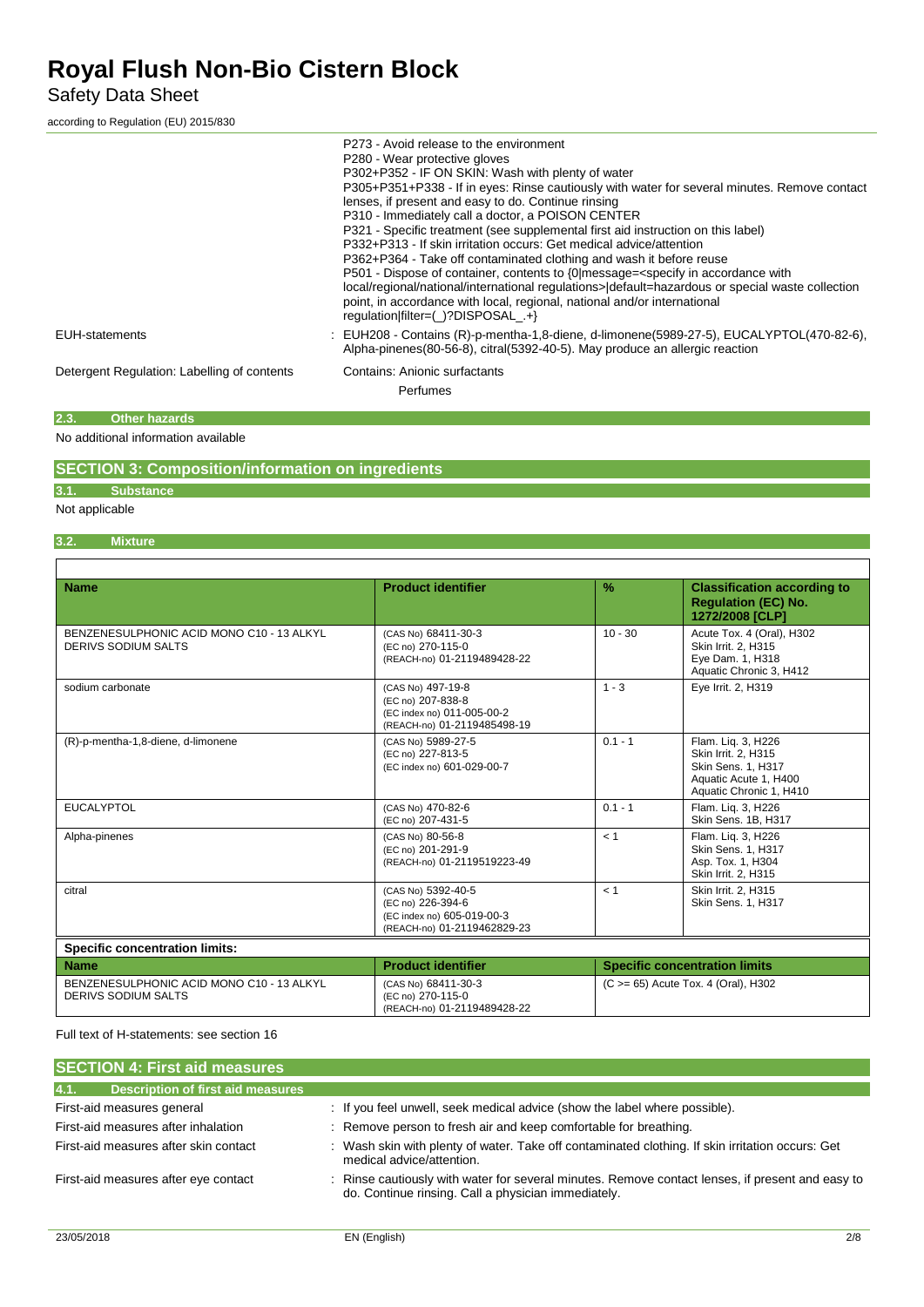Safety Data Sheet

according to Regulation (EU) 2015/830

| First-aid measures after ingestion                                                 | : Never give anything by mouth to an unconscious person. Drink plenty of water. Do not induce<br>vomiting. Call a POISON CENTER or doctor/physician if you feel unwell. |
|------------------------------------------------------------------------------------|-------------------------------------------------------------------------------------------------------------------------------------------------------------------------|
| 4.2.<br>Most important symptoms and effects, both acute and delayed                |                                                                                                                                                                         |
| Symptoms/injuries                                                                  | Not expected to present a significant hazard under anticipated conditions of normal use.                                                                                |
| Symptoms/injuries after inhalation                                                 | None under normal use.                                                                                                                                                  |
| Symptoms/injuries after skin contact                                               | Irritation.                                                                                                                                                             |
| Symptoms/injuries after eye contact                                                | Serious damage to eyes.                                                                                                                                                 |
| Symptoms/injuries after ingestion                                                  | May cause irritation to the digestive tract.                                                                                                                            |
|                                                                                    |                                                                                                                                                                         |
| Indication of any immediate medical attention and special treatment needed<br>4.3. |                                                                                                                                                                         |
| Treat symptomatically.                                                             |                                                                                                                                                                         |
| <b>SECTION 5: Firefighting measures</b>                                            |                                                                                                                                                                         |
| <b>Extinguishing media</b><br>5.1.                                                 |                                                                                                                                                                         |
| Suitable extinguishing media                                                       | : The product is not flammable. Use extinguishing agent suitable for surrounding fire. Water<br>spray. Dry powder. Foam.                                                |
| Special hazards arising from the substance or mixture<br>5.2.                      |                                                                                                                                                                         |
| Fire hazard                                                                        | Not flammable.                                                                                                                                                          |
| <b>Explosion hazard</b>                                                            | Product is not explosive.                                                                                                                                               |
| Hazardous decomposition products in case of                                        | Toxic fumes may be released.                                                                                                                                            |
| fire                                                                               |                                                                                                                                                                         |
| 5.3.<br><b>Advice for firefighters</b>                                             |                                                                                                                                                                         |
| Firefighting instructions                                                          | : Exercise caution when fighting any chemical fire.                                                                                                                     |
| Protection during firefighting                                                     | Do not attempt to take action without suitable protective equipment. Self-contained breathing                                                                           |
|                                                                                    | apparatus. Complete protective clothing.                                                                                                                                |
| <b>SECTION 6: Accidental release measures</b>                                      |                                                                                                                                                                         |
| Personal precautions, protective equipment and emergency procedures<br>6.1.        |                                                                                                                                                                         |
|                                                                                    |                                                                                                                                                                         |
| 6.1.1.<br>For non-emergency personnel                                              |                                                                                                                                                                         |
| Emergency procedures                                                               | : Ventilate spillage area. Avoid contact with skin and eyes.                                                                                                            |
| 6.1.2.<br>For emergency responders                                                 |                                                                                                                                                                         |
| Protective equipment                                                               | Do not attempt to take action without suitable protective equipment. For further information                                                                            |
|                                                                                    | refer to section 8: "Exposure controls/personal protection".                                                                                                            |
| 6.2.<br><b>Environmental precautions</b>                                           |                                                                                                                                                                         |
| Avoid release to the environment.                                                  |                                                                                                                                                                         |
|                                                                                    |                                                                                                                                                                         |
| Methods and material for containment and cleaning up<br>6.3.                       |                                                                                                                                                                         |
| Methods for cleaning up                                                            | : Recover mechanically the product. Collect spillage.                                                                                                                   |
| Other information                                                                  | : Dispose of materials or solid residues at an authorized site.                                                                                                         |
| <b>Reference to other sections</b><br>6.4.                                         |                                                                                                                                                                         |
|                                                                                    | For further information refer to section 8: "Exposure controls/personal protection". For further information refer to section 13.                                       |
| <b>SECTION 7: Handling and storage</b>                                             |                                                                                                                                                                         |
| <b>Precautions for safe handling</b>                                               |                                                                                                                                                                         |
| Precautions for safe handling                                                      | Ensure good ventilation of the work station. Avoid contact with skin and eyes. Wear personal<br>protective equipment.                                                   |
| Hygiene measures                                                                   | : Wash contaminated clothing before reuse. Do not eat, drink or smoke when using this product.<br>Always wash hands after handling the product.                         |
|                                                                                    |                                                                                                                                                                         |
| Conditions for safe storage, including any incompatibilities<br>7.2.               |                                                                                                                                                                         |
| Technical measures                                                                 | : Does not require any specific or particular technical measures.                                                                                                       |
| Storage conditions                                                                 | Store in a well-ventilated place. Keep cool.                                                                                                                            |
| Special rules on packaging                                                         | Keep only in original container.                                                                                                                                        |
| <b>Specific end use(s)</b><br>7.3.                                                 |                                                                                                                                                                         |
| No additional information available                                                |                                                                                                                                                                         |
| <b>SECTION 8: Exposure controls/personal protection</b>                            |                                                                                                                                                                         |
| <b>Control parameters</b><br>8.1.                                                  |                                                                                                                                                                         |
| No additional information available                                                |                                                                                                                                                                         |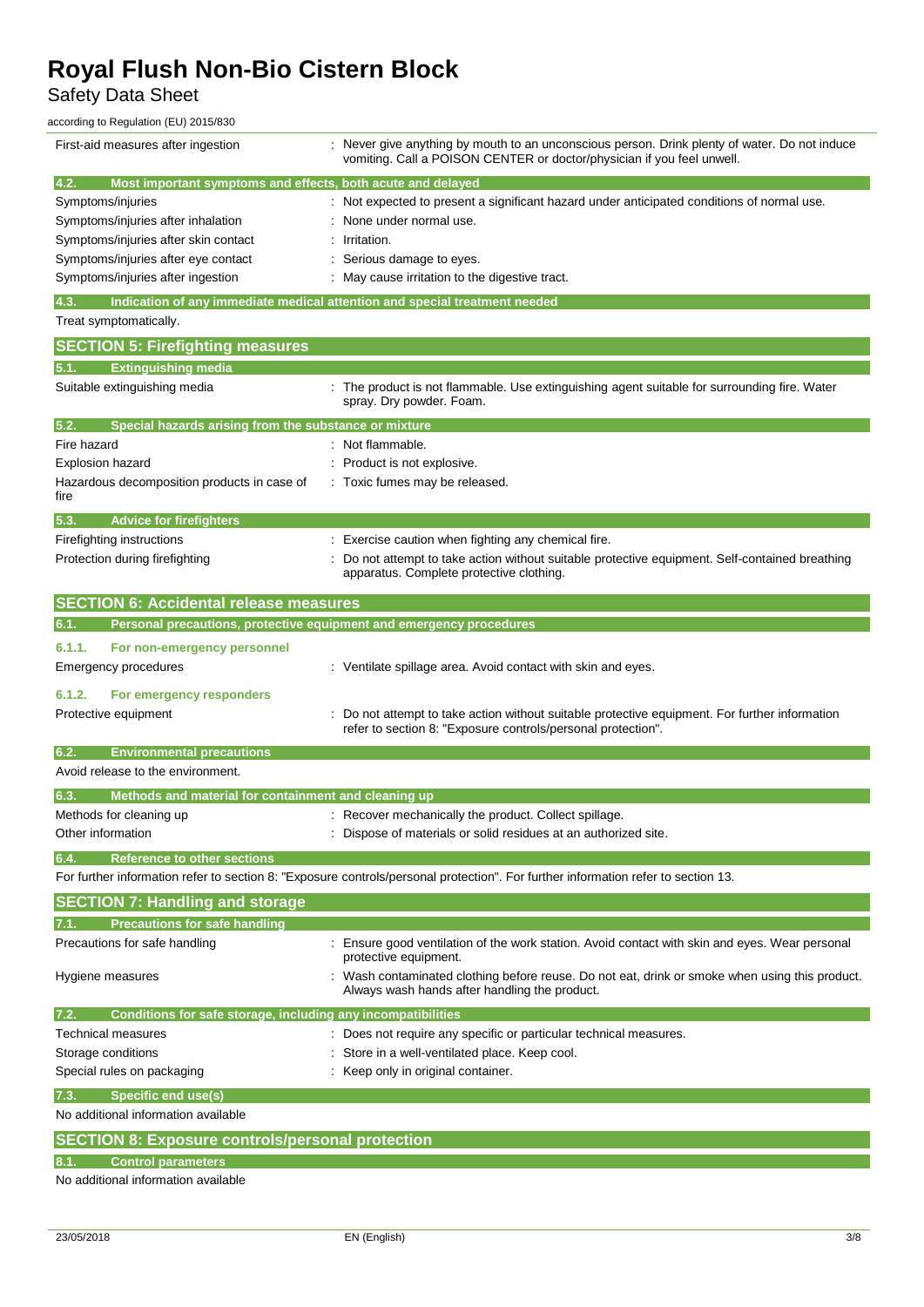Safety Data Sheet

according to Regulation (EU) 2015/830

### **8.2. Exposure controls**

### **Appropriate engineering controls:**

Ensure good ventilation of the work station.

### **Hand protection:**

Protective gloves

| Type              | <b>Material</b>                             | <b>Permeation</b> | Thickness (mm) | <b>Penetration</b> | <b>Standard</b> |
|-------------------|---------------------------------------------|-------------------|----------------|--------------------|-----------------|
| Disposable gloves | Butyl rubber,<br>Polyvinylchloride<br>(PVC) |                   |                |                    |                 |

## **Eye protection:**

Safety glasses

### **Skin and body protection:**

Wear suitable protective clothing

### **Respiratory protection:**

In case of insufficient ventilation, wear suitable respiratory equipment



#### **Environmental exposure controls:**

Avoid release to the environment.

| <b>SECTION 9: Physical and chemical properties</b>            |                                  |
|---------------------------------------------------------------|----------------------------------|
| Information on basic physical and chemical properties<br>9.1. |                                  |
| Physical state                                                | : Solid                          |
| Appearance                                                    | Blue.                            |
| Colour                                                        | Blue.                            |
| Odour                                                         | Lemon odour.                     |
| Odour threshold                                               | No data available                |
| pH                                                            | No data available                |
| pH solution                                                   | $8 (51) \%$                      |
| Relative evaporation rate (butyl acetate=1)                   | No data available                |
| Melting point                                                 | No data available                |
| Freezing point                                                | Not applicable                   |
| Boiling point                                                 | No data available                |
| Flash point                                                   | Not applicable                   |
| Auto-ignition temperature                                     | Not applicable                   |
| Decomposition temperature                                     | No data available                |
| Flammability (solid, gas)                                     | Non flammable.                   |
| Vapour pressure                                               | No data available                |
| Relative vapour density at 20 °C                              | No data available                |
| Relative density                                              | Not applicable                   |
| Solubility                                                    | Soluble in water.                |
| Log Pow                                                       | No data available                |
| Viscosity, kinematic                                          | Not applicable                   |
| Viscosity, dynamic                                            | No data available                |
| <b>Explosive properties</b>                                   | Product is not explosive.        |
| Oxidising properties                                          | Oxidising solids Not applicable. |
| <b>Explosive limits</b>                                       | Not applicable                   |
| 9.2.<br><b>Other information</b>                              |                                  |

No additional information available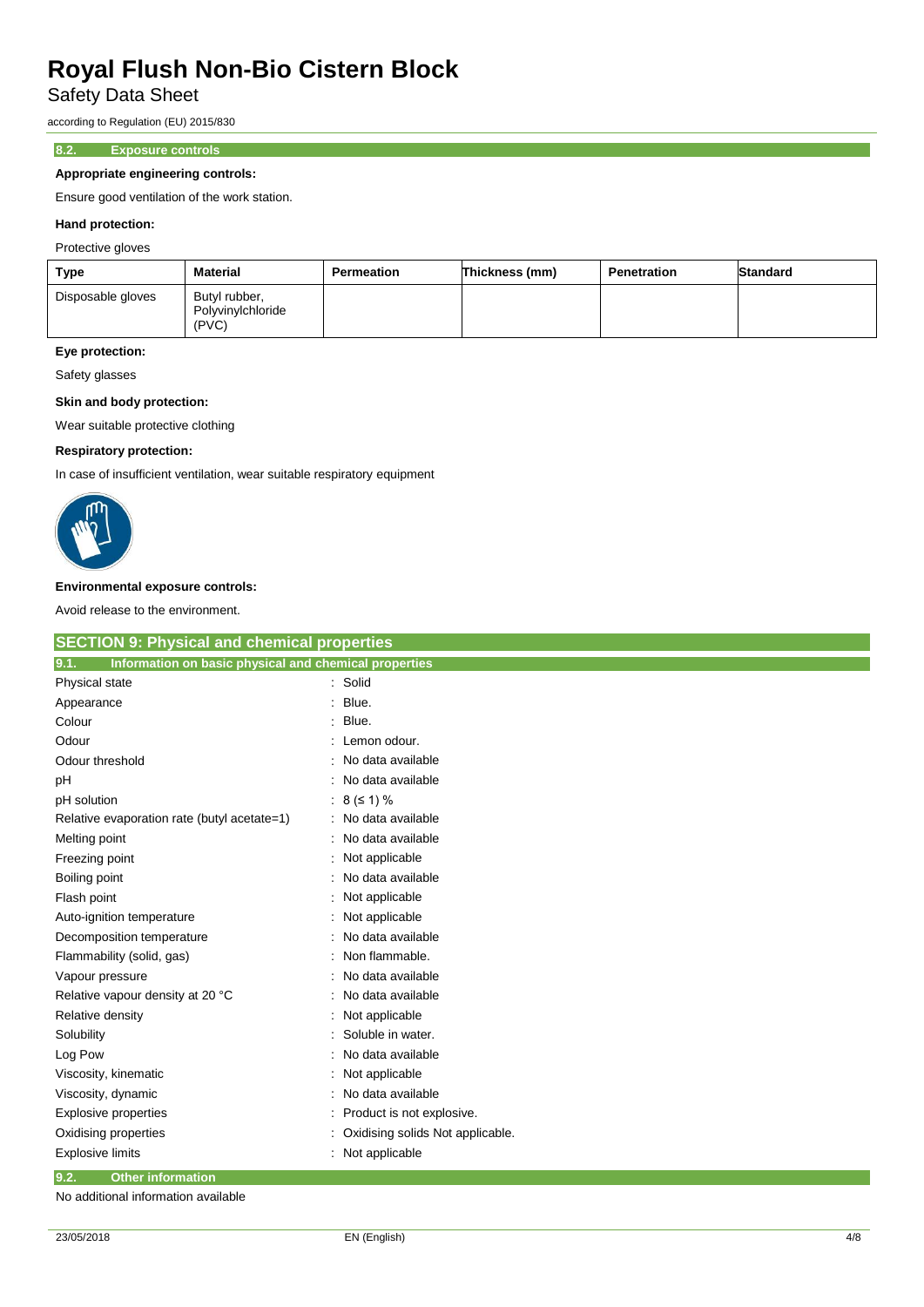## Safety Data Sheet

according to Regulation (EU) 2015/830

| <b>SECTION 10: Stability and reactivity</b>                                |                                                                                    |  |  |  |  |
|----------------------------------------------------------------------------|------------------------------------------------------------------------------------|--|--|--|--|
| Reactivity<br>10.1.                                                        |                                                                                    |  |  |  |  |
|                                                                            | The product is non-reactive under normal conditions of use, storage and transport. |  |  |  |  |
| 10.2.<br><b>Chemical stability</b>                                         |                                                                                    |  |  |  |  |
| Stable under normal conditions.                                            |                                                                                    |  |  |  |  |
| 10.3.<br><b>Possibility of hazardous reactions</b>                         |                                                                                    |  |  |  |  |
| No dangerous reactions known under normal conditions of use.               |                                                                                    |  |  |  |  |
| <b>Conditions to avoid</b><br>10.4.                                        |                                                                                    |  |  |  |  |
| None under recommended storage and handling conditions (see section 7).    |                                                                                    |  |  |  |  |
| 10.5.<br><b>Incompatible materials</b>                                     |                                                                                    |  |  |  |  |
| Strong bases. Strong acids.                                                |                                                                                    |  |  |  |  |
| 10.6.<br><b>Hazardous decomposition products</b>                           |                                                                                    |  |  |  |  |
| No additional information available                                        |                                                                                    |  |  |  |  |
| <b>SECTION 11: Toxicological information</b>                               |                                                                                    |  |  |  |  |
| Information on toxicological effects<br>11.1.                              |                                                                                    |  |  |  |  |
| Acute toxicity                                                             | : Not classified                                                                   |  |  |  |  |
| BENZENESULPHONIC ACID MONO C10 - 13 ALKYL DERIVS SODIUM SALTS (68411-30-3) |                                                                                    |  |  |  |  |
| LD50 oral                                                                  | 1080 mg/kg bodyweight                                                              |  |  |  |  |
| LD50 dermal                                                                | > 2000 mg/kg bodyweight                                                            |  |  |  |  |
| sodium carbonate (497-19-8)                                                |                                                                                    |  |  |  |  |
| LD50 oral                                                                  | 4090 mg/kg bodyweight                                                              |  |  |  |  |
| LD50 dermal                                                                | > 2000 mg/kg bodyweight                                                            |  |  |  |  |
| LC50 inhalation rat (Dust/Mist - mg/l/4h)<br>2300 mg/m <sup>3</sup>        |                                                                                    |  |  |  |  |
| Alpha-pinenes (80-56-8)                                                    |                                                                                    |  |  |  |  |
| LD50 oral                                                                  | 3700 mg/kg bodyweight                                                              |  |  |  |  |
| LD50 dermal                                                                | > 5000 mg/kg bodyweight                                                            |  |  |  |  |
| citral (5392-40-5)                                                         |                                                                                    |  |  |  |  |
| LD50 oral                                                                  | 4960 mg/kg bodyweight                                                              |  |  |  |  |
| LD50 dermal                                                                | 2250 mg/kg bodyweight                                                              |  |  |  |  |
| Skin corrosion/irritation                                                  | Causes skin irritation.                                                            |  |  |  |  |
| Serious eye damage/irritation                                              | Causes serious eye damage.                                                         |  |  |  |  |
| Respiratory or skin sensitisation                                          | Not classified                                                                     |  |  |  |  |
| Germ cell mutagenicity                                                     | Not classified                                                                     |  |  |  |  |
| Carcinogenicity                                                            | : Not classified                                                                   |  |  |  |  |
| Reproductive toxicity                                                      | : Not classified                                                                   |  |  |  |  |
| Specific target organ toxicity (single exposure)                           | Not classified                                                                     |  |  |  |  |
| Specific target organ toxicity (repeated<br>exposure)                      | : Not classified                                                                   |  |  |  |  |
| Aspiration hazard                                                          | : Not classified                                                                   |  |  |  |  |

| <b>SECTION 12: Ecological information</b>                                  |                                                      |  |  |  |
|----------------------------------------------------------------------------|------------------------------------------------------|--|--|--|
| 12.1.<br><b>Toxicity</b>                                                   |                                                      |  |  |  |
| Ecology - general                                                          | : Harmful to aquatic life with long lasting effects. |  |  |  |
| BENZENESULPHONIC ACID MONO C10 - 13 ALKYL DERIVS SODIUM SALTS (68411-30-3) |                                                      |  |  |  |
| LC50 fish 1                                                                | $1.67$ mg/l                                          |  |  |  |
| EC50 other aquatic organisms 1                                             | 2.9 mg/l EC50 waterflea (48 h)                       |  |  |  |
| EC50 other aquatic organisms 2                                             | 127.9 mg/l IC50 algea (72 h) mg/l                    |  |  |  |
| EC50 72h algae (1)<br>$29 \text{ mg/l}$                                    |                                                      |  |  |  |
| sodium carbonate (497-19-8)                                                |                                                      |  |  |  |
| LC50 fish 1                                                                | 300 mg/l                                             |  |  |  |
| EC50 other aquatic organisms 1                                             | 265 mg/l                                             |  |  |  |
| EC50 other aquatic organisms 2<br>IC50 algea $(72 h)$ mg/l                 |                                                      |  |  |  |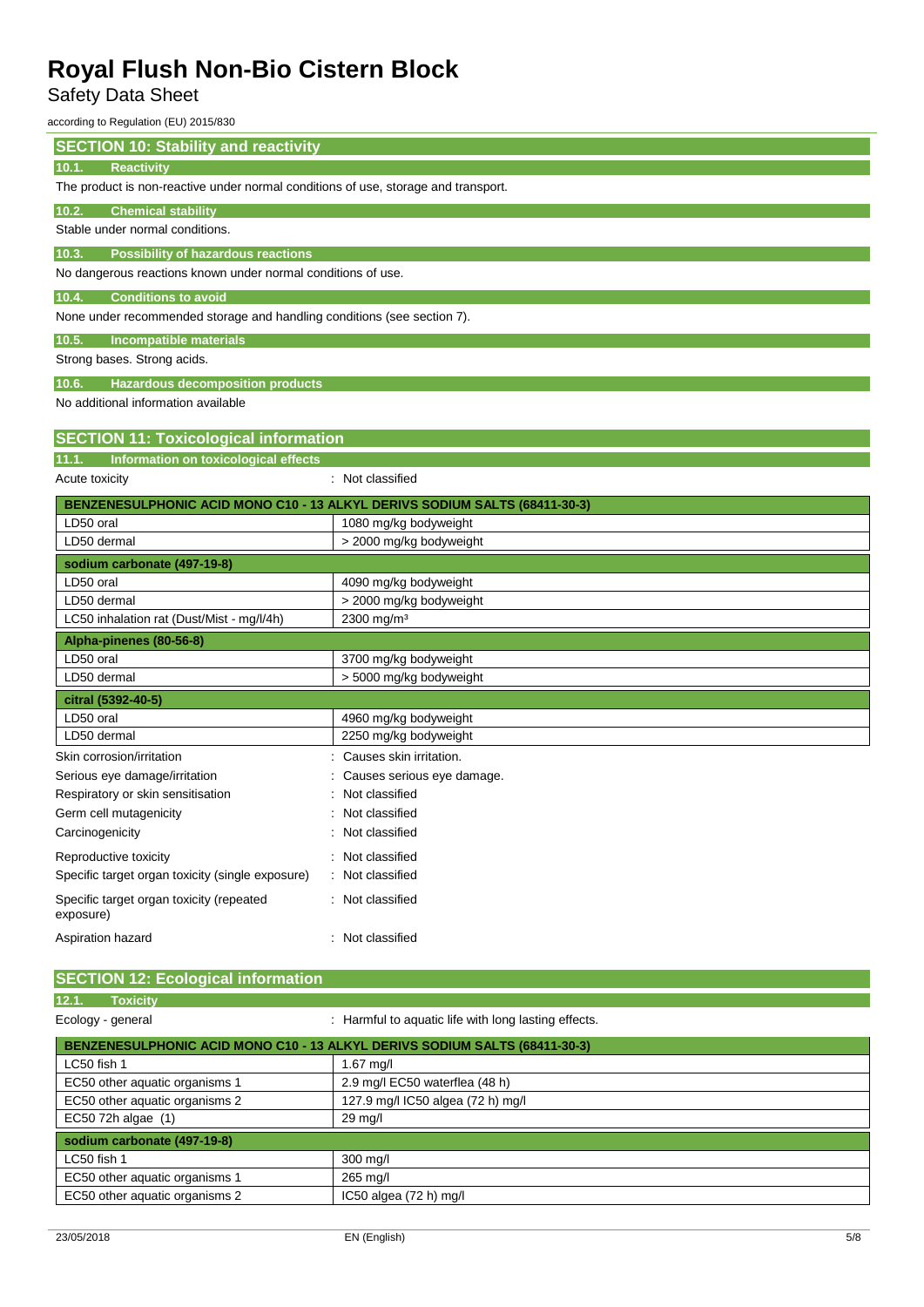Safety Data Sheet

according to Regulation (EU) 2015/830

| Alpha-pinenes (80-56-8)        |                                 |
|--------------------------------|---------------------------------|
| LC50 fish 1                    | $0.28$ mg/l                     |
| EC50 other aguatic organisms 1 | 1.44 mg/l EC50 waterflea (48 h) |
| citral (5392-40-5)             |                                 |
| LC50 fish 1                    | $4.1$ mg/l                      |
| EC50 other aquatic organisms 1 | 7 mg/l EC50 waterflea (48 h)    |
| EC50 other aquatic organisms 2 | 5 mg/l IC50 algea (72 h) mg/l   |

| 12.2.                                            | <b>Persistence and degradability</b>                                 |       |                                                                                                                                                                                                                                                                                                                                                                                                                 |                |                |  |
|--------------------------------------------------|----------------------------------------------------------------------|-------|-----------------------------------------------------------------------------------------------------------------------------------------------------------------------------------------------------------------------------------------------------------------------------------------------------------------------------------------------------------------------------------------------------------------|----------------|----------------|--|
| <b>Royal Flush Non-Bio Cistern Block</b>         |                                                                      |       |                                                                                                                                                                                                                                                                                                                                                                                                                 |                |                |  |
| Persistence and degradability                    |                                                                      |       | Biodegradable. The surfactant(s) contained in this preparation complies(comply) with the<br>biodegradability criteria as laid down in Regulation (EC) No. 648/2004 on detergents. Data to<br>support this assertion are held at the disposal of the competent authorities of the Member<br>States and will be made available to them, at their direct request or at the request of a<br>detergent manufacturer. |                |                |  |
| 12.3.<br><b>Bioaccumulative potential</b>        |                                                                      |       |                                                                                                                                                                                                                                                                                                                                                                                                                 |                |                |  |
| Royal Flush Non-Bio Cistern Block                |                                                                      |       |                                                                                                                                                                                                                                                                                                                                                                                                                 |                |                |  |
| Bioaccumulative potential                        |                                                                      |       | No bioaccumulation.                                                                                                                                                                                                                                                                                                                                                                                             |                |                |  |
| sodium carbonate (497-19-8)                      |                                                                      |       |                                                                                                                                                                                                                                                                                                                                                                                                                 |                |                |  |
| Log Pow                                          |                                                                      | -6.19 |                                                                                                                                                                                                                                                                                                                                                                                                                 |                |                |  |
| citral (5392-40-5)                               |                                                                      |       |                                                                                                                                                                                                                                                                                                                                                                                                                 |                |                |  |
| Log Pow                                          |                                                                      | 3.45  |                                                                                                                                                                                                                                                                                                                                                                                                                 |                |                |  |
| <b>Mobility in soil</b><br>12.4.                 |                                                                      |       |                                                                                                                                                                                                                                                                                                                                                                                                                 |                |                |  |
| Royal Flush Non-Bio Cistern Block                |                                                                      |       |                                                                                                                                                                                                                                                                                                                                                                                                                 |                |                |  |
| Ecology - soil                                   |                                                                      |       | Adsorbs into the soil.                                                                                                                                                                                                                                                                                                                                                                                          |                |                |  |
| 12.5.                                            | <b>Results of PBT and vPvB assessment</b>                            |       |                                                                                                                                                                                                                                                                                                                                                                                                                 |                |                |  |
| No additional information available              |                                                                      |       |                                                                                                                                                                                                                                                                                                                                                                                                                 |                |                |  |
|                                                  |                                                                      |       |                                                                                                                                                                                                                                                                                                                                                                                                                 |                |                |  |
| <b>Other adverse effects</b><br>12.6.            |                                                                      |       |                                                                                                                                                                                                                                                                                                                                                                                                                 |                |                |  |
| No additional information available              |                                                                      |       |                                                                                                                                                                                                                                                                                                                                                                                                                 |                |                |  |
| <b>SECTION 13: Disposal considerations</b>       |                                                                      |       |                                                                                                                                                                                                                                                                                                                                                                                                                 |                |                |  |
| 13.1.<br><b>Waste treatment methods</b>          |                                                                      |       |                                                                                                                                                                                                                                                                                                                                                                                                                 |                |                |  |
| Regional legislation (waste)                     |                                                                      |       | Disposal must be done according to official regulations.                                                                                                                                                                                                                                                                                                                                                        |                |                |  |
| Product/Packaging disposal recommendations       |                                                                      |       | Dispose in a safe manner in accordance with local/national regulations.                                                                                                                                                                                                                                                                                                                                         |                |                |  |
| <b>SECTION 14: Transport information</b>         |                                                                      |       |                                                                                                                                                                                                                                                                                                                                                                                                                 |                |                |  |
| In accordance with ADR / RID / IMDG / IATA / ADN |                                                                      |       |                                                                                                                                                                                                                                                                                                                                                                                                                 |                |                |  |
| <b>ADR</b>                                       | <b>IMDG</b>                                                          |       | <b>IATA</b>                                                                                                                                                                                                                                                                                                                                                                                                     | <b>ADN</b>     | <b>RID</b>     |  |
| <b>UN number</b><br>14.1.                        |                                                                      |       |                                                                                                                                                                                                                                                                                                                                                                                                                 |                |                |  |
| Not applicable                                   | Not applicable                                                       |       | Not applicable                                                                                                                                                                                                                                                                                                                                                                                                  | Not applicable | Not applicable |  |
| 14.2.<br><b>UN proper shipping name</b>          |                                                                      |       |                                                                                                                                                                                                                                                                                                                                                                                                                 |                |                |  |
| Not applicable                                   | Not applicable                                                       |       | Not applicable                                                                                                                                                                                                                                                                                                                                                                                                  | Not applicable | Not applicable |  |
| Not applicable                                   | Not applicable                                                       |       | Not applicable                                                                                                                                                                                                                                                                                                                                                                                                  | Not applicable | Not applicable |  |
|                                                  |                                                                      |       |                                                                                                                                                                                                                                                                                                                                                                                                                 |                |                |  |
| 14.3.<br><b>Transport hazard class(es)</b>       |                                                                      |       |                                                                                                                                                                                                                                                                                                                                                                                                                 |                |                |  |
| Not applicable                                   | Not applicable                                                       |       | Not applicable                                                                                                                                                                                                                                                                                                                                                                                                  | Not applicable | Not applicable |  |
| Not applicable                                   | Not applicable                                                       |       | Not applicable                                                                                                                                                                                                                                                                                                                                                                                                  | Not applicable | Not applicable |  |
| 14.4.<br><b>Packing group</b><br>Not applicable  | Not applicable                                                       |       | Not applicable                                                                                                                                                                                                                                                                                                                                                                                                  | Not applicable | Not applicable |  |
| 14.5.<br><b>Environmental hazards</b>            |                                                                      |       |                                                                                                                                                                                                                                                                                                                                                                                                                 |                |                |  |
| Not applicable                                   | Not applicable<br>Not applicable<br>Not applicable<br>Not applicable |       |                                                                                                                                                                                                                                                                                                                                                                                                                 |                |                |  |
|                                                  |                                                                      |       | No supplementary information available                                                                                                                                                                                                                                                                                                                                                                          |                |                |  |

**14.6. Special precautions for user**

**- Overland transport**

Not applicable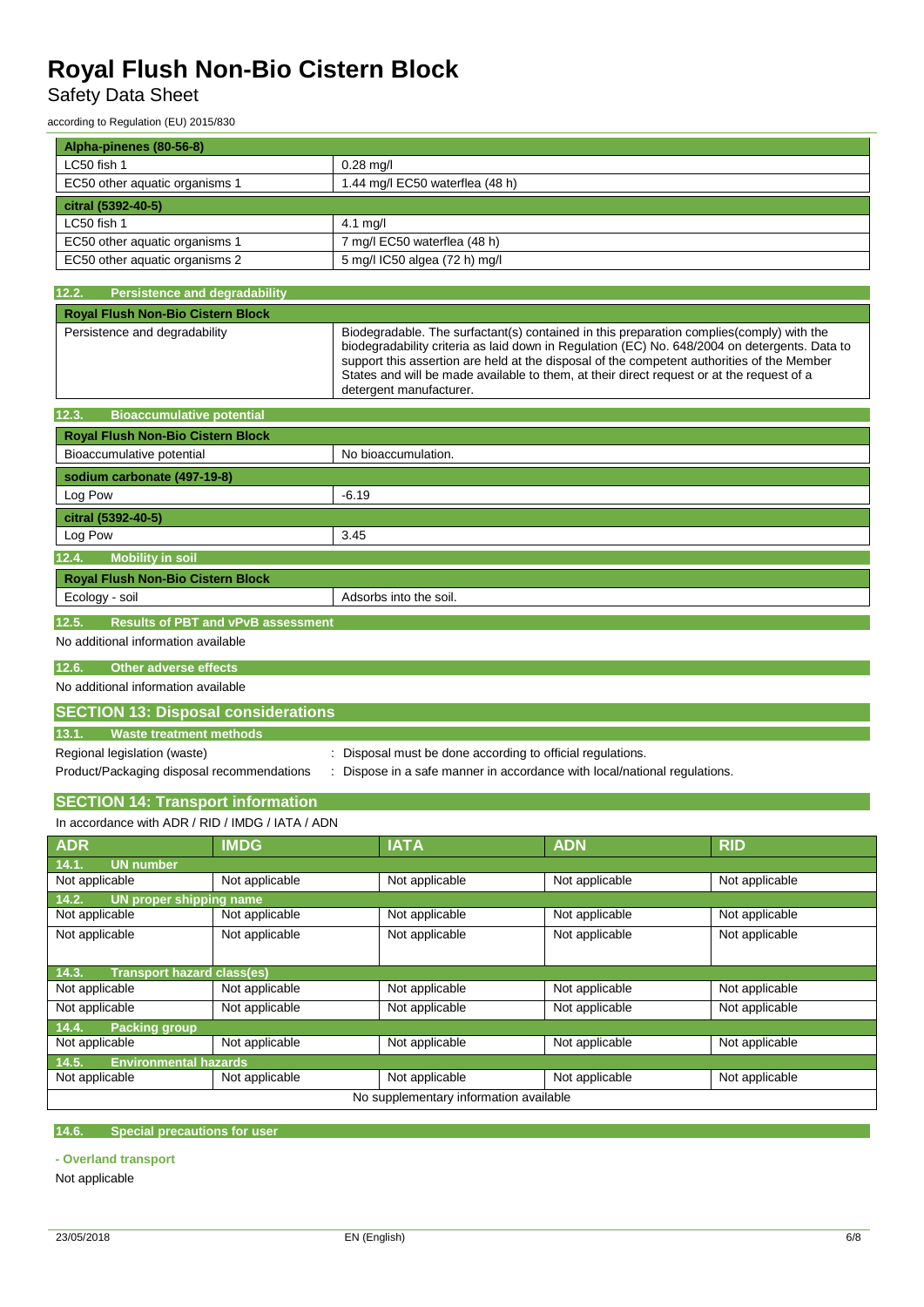Safety Data Sheet

according to Regulation (EU) 2015/830

**- Transport by sea** Not applicable

**- Air transport**

Not applicable

**- Inland waterway transport**

Not applicable

**- Rail transport** Not applicable

**14.7. Transport in bulk according to Annex II of MARPOL and the IBC Code**

Not applicable

### **SECTION 15: Regulatory information**

**15.1. Safety, health and environmental regulations/legislation specific for the substance or mixture**

### **15.1.1. EU-Regulations**

Contains no REACH substances with Annex XVII restrictions Contains no substance on the REACH candidate list Contains no REACH Annex XIV substances

#### **15.1.2. National regulations**

No additional information available

### **15.2. Chemical safety assessment**

No chemical safety assessment has been carried out

### **SECTION 16: Other information**

### Changes from previous version

• Ammendment To sub titles in sections 12.2, 12.3 and 12.4

#### Abbreviations and acronyms:

| <b>ADN</b>   | European Agreement concerning the International Carriage of Dangerous Goods by Inland Waterways   |
|--------------|---------------------------------------------------------------------------------------------------|
| <b>ADR</b>   | European Agreement concerning the International Carriage of Dangerous Goods by Road               |
| <b>ATE</b>   | <b>Acute Toxicity Estimate</b>                                                                    |
| <b>CLP</b>   | Classification Labelling Packaging Regulation; Regulation (EC) No 1272/2008                       |
| <b>EC50</b>  | Median effective concentration                                                                    |
| <b>IATA</b>  | International Air Transport Association                                                           |
| <b>IMDG</b>  | International Maritime Dangerous Goods                                                            |
| <b>LC50</b>  | Median lethal concentration                                                                       |
| LD50         | Median lethal dose                                                                                |
| <b>PBT</b>   | <b>Persistent Bioaccumulative Toxic</b>                                                           |
| <b>REACH</b> | Registration, Evaluation, Authorisation and Restriction of Chemicals Regulation (EC) No 1907/2006 |
| <b>RID</b>   | Regulations concerning the International Carriage of Dangerous Goods by Rai                       |
| <b>SDS</b>   | Safety Data Sheet                                                                                 |
| vPvB         | Very Persistent and Very Bioaccumulative                                                          |

#### Full text of H- and EUH-statements:

| Acute Tox. 4 (Oral) | Acute toxicity (oral), Category 4                                 |
|---------------------|-------------------------------------------------------------------|
| Aquatic Acute 1     | Hazardous to the aquatic environment - Acute Hazard, Category 1   |
| Aquatic Chronic 1   | Hazardous to the aquatic environment - Chronic Hazard, Category 1 |
| Aquatic Chronic 3   | Hazardous to the aquatic environment - Chronic Hazard, Category 3 |
| Asp. Tox. 1         | Aspiration hazard, Category 1                                     |
| Eye Dam. 1          | Serious eye damage/eye irritation, Category 1                     |
| Eye Irrit. 2        | Serious eye damage/eye irritation, Category 2                     |
| Flam. Lig. 3        | Flammable liquids, Category 3                                     |
| Skin Irrit. 2       | Skin corrosion/irritation, Category 2                             |
| Skin Sens. 1        | Sensitisation - Skin, Category 1                                  |
| Skin Sens, 1B       | Sensitisation - Skin, category 1B                                 |